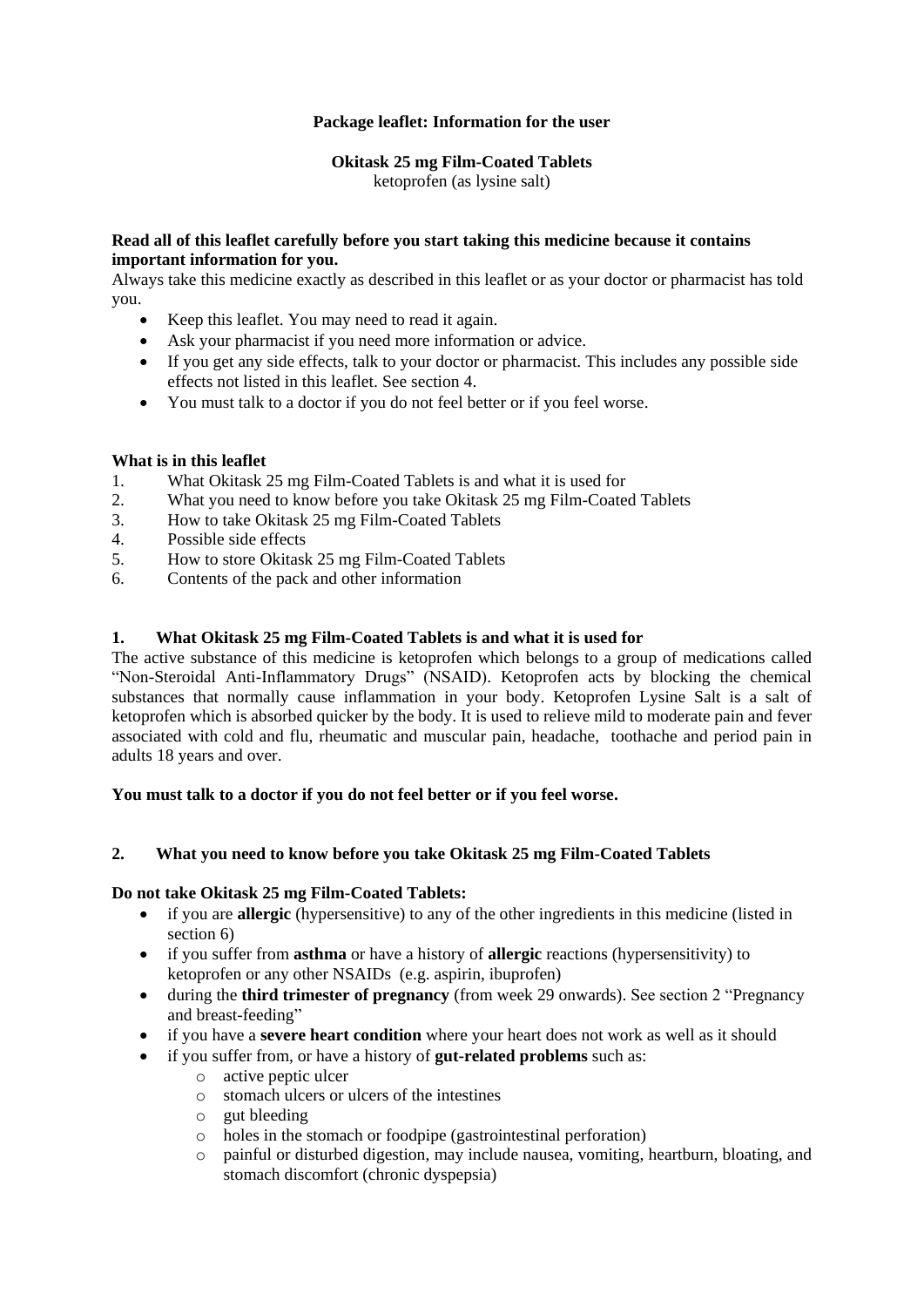- o inflammation of the stomach lining (gastritis)
- if you have a **low blood cell count** (leukocytopenia or thrombocytopenia), **active bleeding** or the **tendency to bleed** on treatment with medicines that help prevent blood clots (anticoagulants)

# if you have **kidney** or **liver** problems

# **Warnings and precautions**

If you notice any signs of rash, red and painful skin around body openings (mucous membranes) or allergic reactions after taking Okitask 25 mg Film-Coated Tablets, stop taking this medicine and tell your doctor immediately.

If you notice any signs of bleeding in the stomach or intestines (e.g. bright red faeces, black tarry stools, vomiting blood or dark particles that look like coffee grounds), stop taking this medicine and tell your doctor immediately.

If you notice any signs of ulceration or perforation (symptoms may include: severe stomach pain, chills, nausea, vomiting, heartburn) after taking Okitask 25 mg Film-Coated Tablets, stop taking this medicine and tell your doctor immediately.

Elderly people may experience more side effects with NSAIDs. If you are an elderly patient, the product should be used with caution.

Stop taking this medicine if you experience any sight problems, such as blurred vision.

As Okitask 25 mg Film-Coated Tablets is used to treat symptoms such as fever, it may mask a more serious underlying condition. If your symptoms persist, tell your doctor.

Talk to your doctor or pharmacist before taking Okitask 25 mg Film-Coated Tablets if you:

- are **pregnant**, **trying to become pregnant**, or are **breastfeeding** (see section 2 "Pregnancy and breast-feeding")
- suffer from **fluid retention** and **swelling**
- have **high blood pressure**, a **weakened heart**, arterial disease and/or problems with your blood vessels supplying the brain, **diabetes**, **high cholesterol**, a family history of **heart disease** or **stroke**, or if you are a **smoker**
- suffer from a condition named **phenylketonuria,** where your body is unable to break down a substance called phenylalanine
- suffer from liver disease
- suffer from kidney disease
- suffer from any allergies (e.g. hayfever)
- suffer from chronic obstructive pulmonary disease (COPD)
- have hepatic porphyria (a rare disease of the blood characterised by the alteration of the activity of one of the liver enzymes) because the medicine could trigger an attack
- have a condition of the immune system causing joint pain skin changes and other organ disorders (Systemic Lupus Erythematosus).
- have an infection please see heading "Infections" below.

#### **Infections**

Okitask 25 mg Film-Coated Tablets may hide signs of infections such as fever and pain. It is therefore possible that Okitask 25 mg Film-Coated Tablets may delay appropriate treatment of infection, which may lead to an increased risk of complications. This has been observed in pneumonia caused by bacteria and bacterial skin infections related to chickenpox. If you take this medicine while you have an infection and your symptoms of the infection persist or worsen, consult a doctor without delay.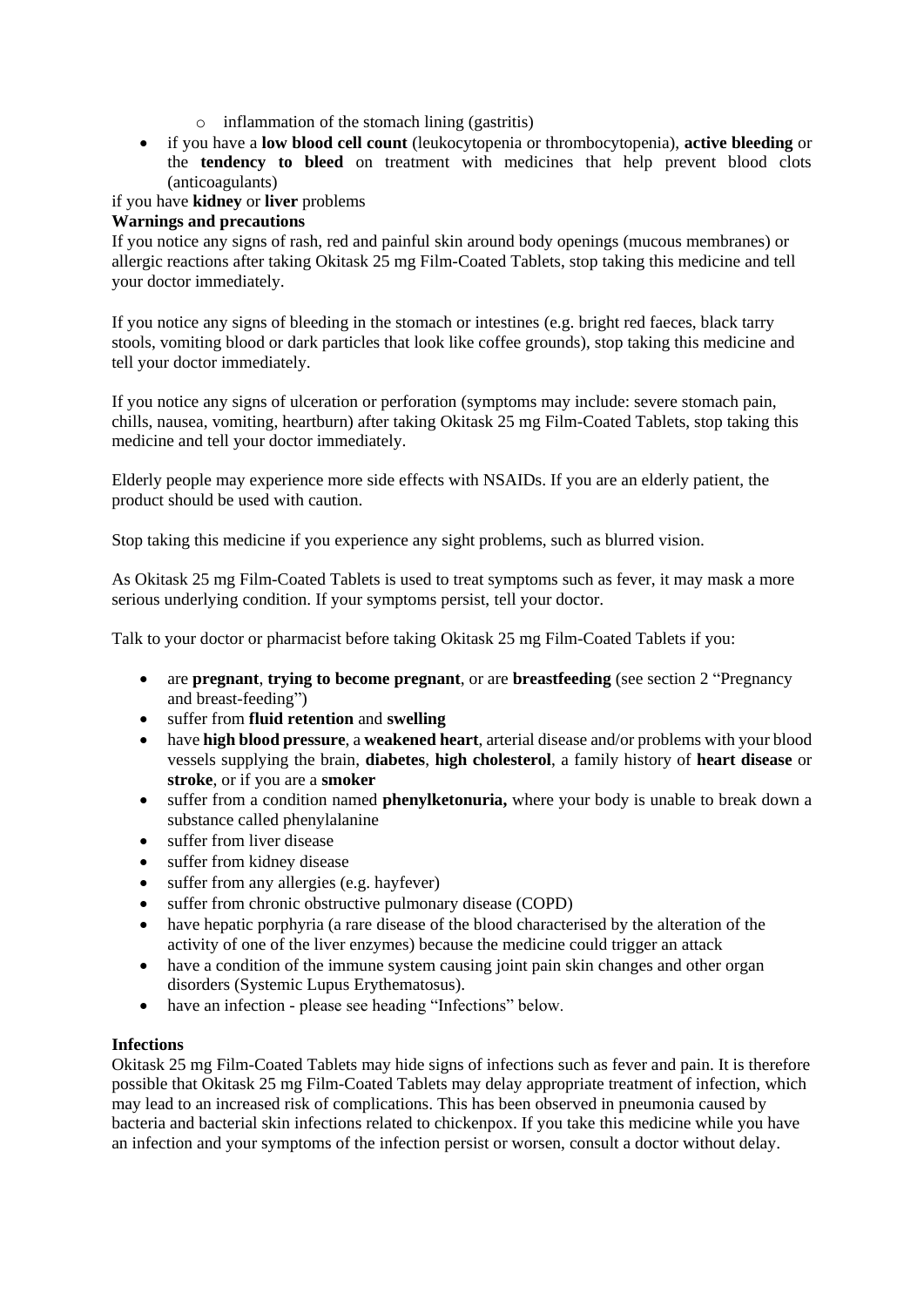**Children and adolescents** Okitask 25 mg Film-Coated Tablets should not be used in children and adolescents under 18 years.

## **Other medicines and Okitask 25 mg Film-Coated Tablets**

Tell your doctor or pharmacist if you are taking, or have recently taken, or might take any other medicines. This includes medicines that you buy without a prescription or herbal medicines.

You must **tell your doctor or pharmacist** if you are taking any of the following:

- medicines to **improve the flow of blood** such as anti-coagulants (aspirin, warfarin, heparin, tyclopidin, dabigatran or clopidogrel), thrombolytics (reteplase, streptokinase), pentoxyfylline, prasugrel, coumarins
- certain **antibiotics** (e.g. quinolones, sulphonamides)
- medicines used after an **organ transplant** to help prevent rejection (e.g. ciclosporin, tacrolimus)
- medicines used for some types of **mental illness** and **depression** (e.g. lithium, venlafaxine, and selective serotonin reuptake inhibitors (SSRIs))
- **other NSAIDs** (e.g. aspirin, ibuprofen) or paracetamol)
- **diuretics** (water tablets) such as bendroflumethiazide
- **glucocorticosteroids** (steroid hormones such as hydrocortisone or prednisolone)
- anti-retroviral medicines used to treat **HIV** infections (e.g. ritonavir, zidovudine)
- medicines to treat **high blood pressure** (e.g. ramipril, captopril, enalapril, losartan, irbesartan)
- **muscle relaxants** such as baclofen
- medicines used to treat **heart failure** and **to control the rate of your heart beat** (e.g. digoxin, digitoxin)
- medicines to treat **diabetes** (e.g. gliclazide)
- medicines used to treat **cancer** (e.g. erlotinib, pemetrexed, methotrexate)
- medicines to treat **gout** (e.g. probenecid)
- **diphenylhydantoin** an anti-epileptic medicine
- **pentoxiphylline** a medicine used for the treatment of muscle pain
- **penicillamine** a medicine used for the treatment of rheumatoid arthritis

#### **Pregnancy and breast-feeding**

Do not take this medicine if you are in your 3rd trimester of pregnancy. It is advised that you avoid this medicine if you are in your  $1<sup>st</sup>$  or  $2<sup>nd</sup>$  trimester of pregnancy as a precaution.

If you are pregnant or breast-feeding, think you may be pregnant or are planning to have a baby, ask your doctor or pharmacist for advicebefore taking this medicine.

#### **Driving and using machines**

If, after taking Okitask 25 mg Film-Coated Tablets, you feel sleepy, dizzy, have blurred vision, or have convulsions, do not drive, use machinery, or perform activities that require a high level of alertness (see section 4 "Possible side effects").

#### **Okitask 25 mg Film-Coated Tablets contains less than 1 mmol sodium (23 mg) per tablet, that is to say essentially "sodium-free".**

#### **3. How to take Okitask 25 mg Film-Coated Tablets**

Always take this medicine exactly as described in this leaflet or as your doctor or pharmacist has told you. Check with your doctor or pharmacist if you are not sure.

The lowest effective dose should be used for the shortest duration necessary to relieve symptoms. If you have an infection, consult a doctor without delay if symptoms (such as fever and pain) persist or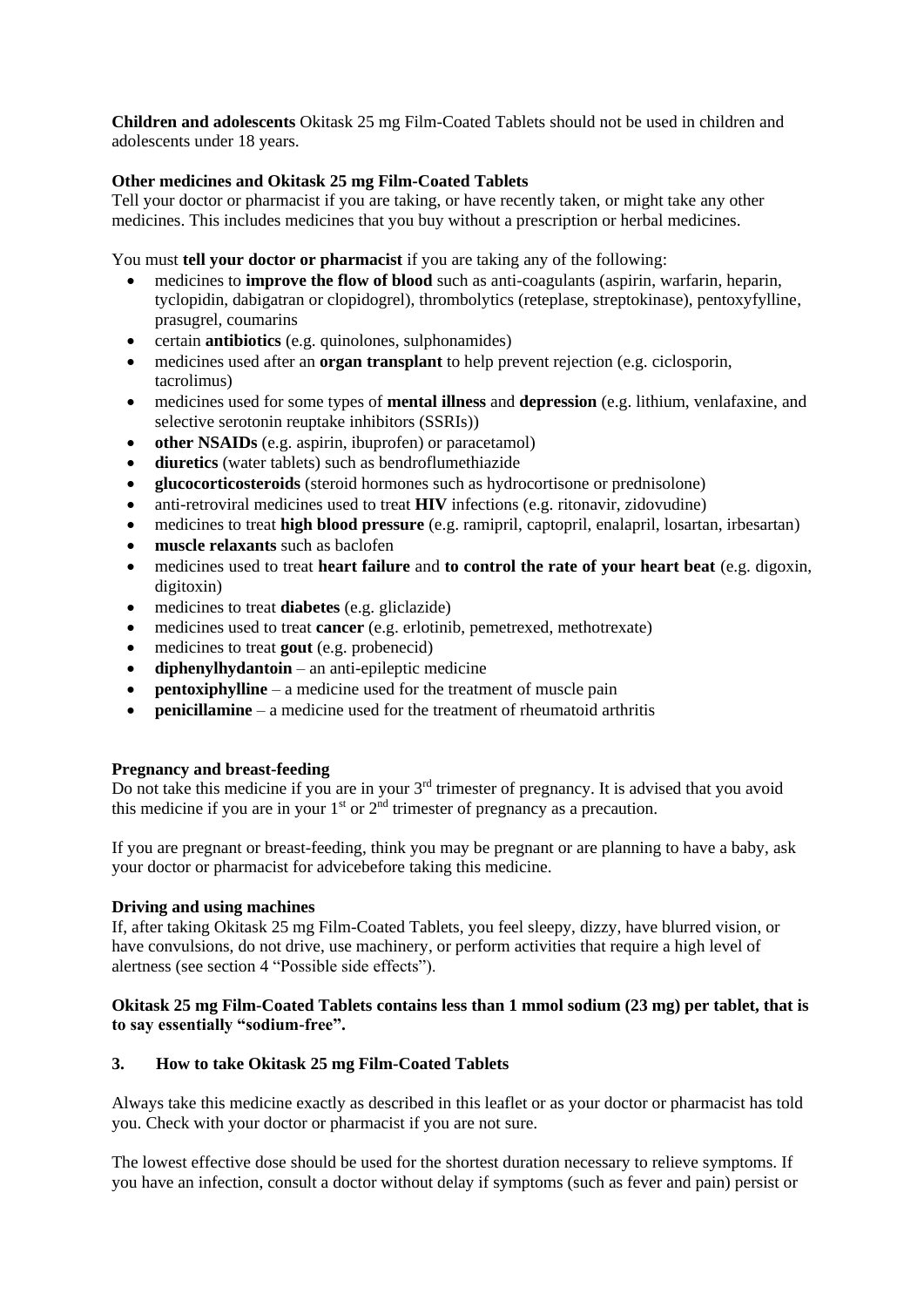worsen (see section 2).

This product is for short term use only. You should take the lowest dose for the shortest time necessary to relieve your symptoms.

The recommended dose is 1 tablet up to 3 times a day as required

Wait at least for four hours before taking another tablet.

#### **Do not exceed the recommended dose**.

Swallow the tablet whole, with water if necessary.

If symptoms persist or the pain worsens, or if any new symptoms occur, consult your doctor or pharmacist.

#### **Use in the elderly**

Okitask 25 mg Film-Coated Tablets should be used with caution in the elderly. Do not take more than 1 tablet of Okitask 25 mg Film-Coated Tablets in 24 hours.

#### **If you take more Okitask 25 mg Film-Coated Tablets than you should**

If you accidentally take more Okitask 25 mg Film-Coated Tablets than advised, you may feel drowsy or nauseous. You should seek medical advice immediately, even if you feel well.

#### **If you forget to take Okitask 25 mg Film-Coated Tablets**

#### **Do not take a double dose to make up for a forgotten dose.**

If you forget to take Okitask 25 mg Film-Coated Tablets, take it as soon as possible. However, if it is almost time to take the next dose do not take the dose that you have missed; just take the next dose as normal.

#### **If you stop taking Okitask 25 mg Film-Coated Tablets**

You should stop taking this medicine as soon as you feel better. If you have any further questions on the use of this medicine, ask a doctor or pharmacist.

#### **4. Possible side effects**

Like all medicines, this medicine can cause side effects, although not everybody gets them

#### **Stop taking Okitask 25 mg Film-Coated Tablets and seek medical advice immediately** if at any time during treatment with Okitask 25 mg Film-Coated Tablets you develop:

- **signs of intestinal bleeding** such as: bright red faeces (stools/motions), black tarry stools, vomiting blood or dark particles that look like coffee grounds
- **signs of rashes, severe skin reactions and blistering of the skin, mouth, and eyes**
- **signs of a serious allergic reaction** such as:
	- difficulties in breathing or unexplained wheezing,
	- dizziness or faster heartbeat
	- swelling of your lips, face, throat or tongue
- exacerbation worsening of **Crohn's disease** and **colitis** (a chronic inflammatory disease of the gut with the symptoms of abdominal pain, diarrhoea, fever, and weight loss)

#### **Tell your doctor if you experience:**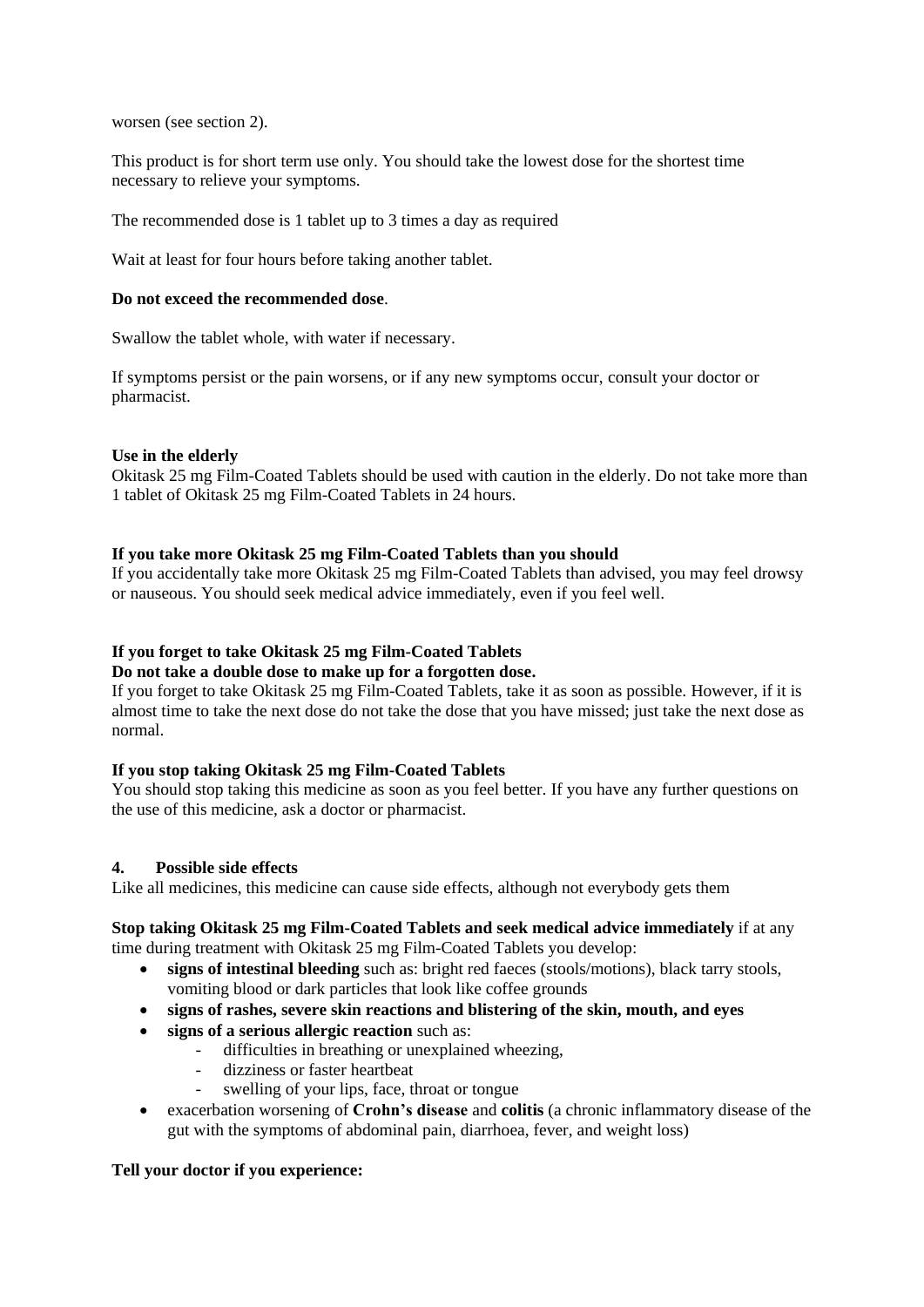- fever, sore throat, mouth ulcers, headache, vomiting, unexplained bleeding and bruising, severe exhaustion
- indigestion, stomach or abdominal pain, constipation, diarrhoea, flatulence or if you feel sick, chest pain or fast irregular heart beat
- liver and kidney problems associated with swelling in your arms and legs.

#### **Side effects with Okitask 25 mg Film-Coated Tablets may include:**

**Common** (may affect up to 1 in 10 people)

poor digestion (dyspepsia), nausea, abdominal pain, vomiting

**Uncommon** (may affect up to 1 in 100 people)

- headache, dizziness, drowsiness
- constipation, diarrhoea, flatulence (wind), inflammation in the lining of the stomach
- swelling due to accumulation of fluid
- itching and rashes
- fatigue

**Rare** (may affect up to 1 in 1000 people)

- iron deficiency (anaemia) caused by bleeding
- numbness, tingling
- blurred vision
- $\bullet$  ringing in the ear (tinnitus)
- asthma
- inflammation of the lining of mouth
- stomach ulcer
- liver inflammation (Hepatitis), increases in liver enzymes, yellowing of the skin or the whites of the eyes (jaundice)
- weight gain

**Not known** (the frequency cannot be estimated from the available data)

- change in blood cell and platelet counts
- allergic reactions (anaphylaxis)
- impairment of the glands located on top of the kidneys (adrenal gland)
- high blood pressure, flushing (vasodilation)
- heart failure
- kidney failure, inflammation in the kidneys, abnormal kidney test results
- $\bullet$  colitis
- inflammation of the intestines (Crohn's disease)
- worsening of gastrointestinal conditions
- dark or black stools
- vomiting blood
- blocked and runny nose (rhinitis)
- swelling of the throat
- swelling of the deep layers of skin, caused by excess fluid (e.g. face, hands)
- difficulty breathing (dyspnoea)
- headache
- breathing distress caused by narrowing of the airways
- uncontrolled contractions of the muscles (convulsion)
- sensitivity to sun light or UV lamps
- taste disturbances
- mood swings
- change in behaviour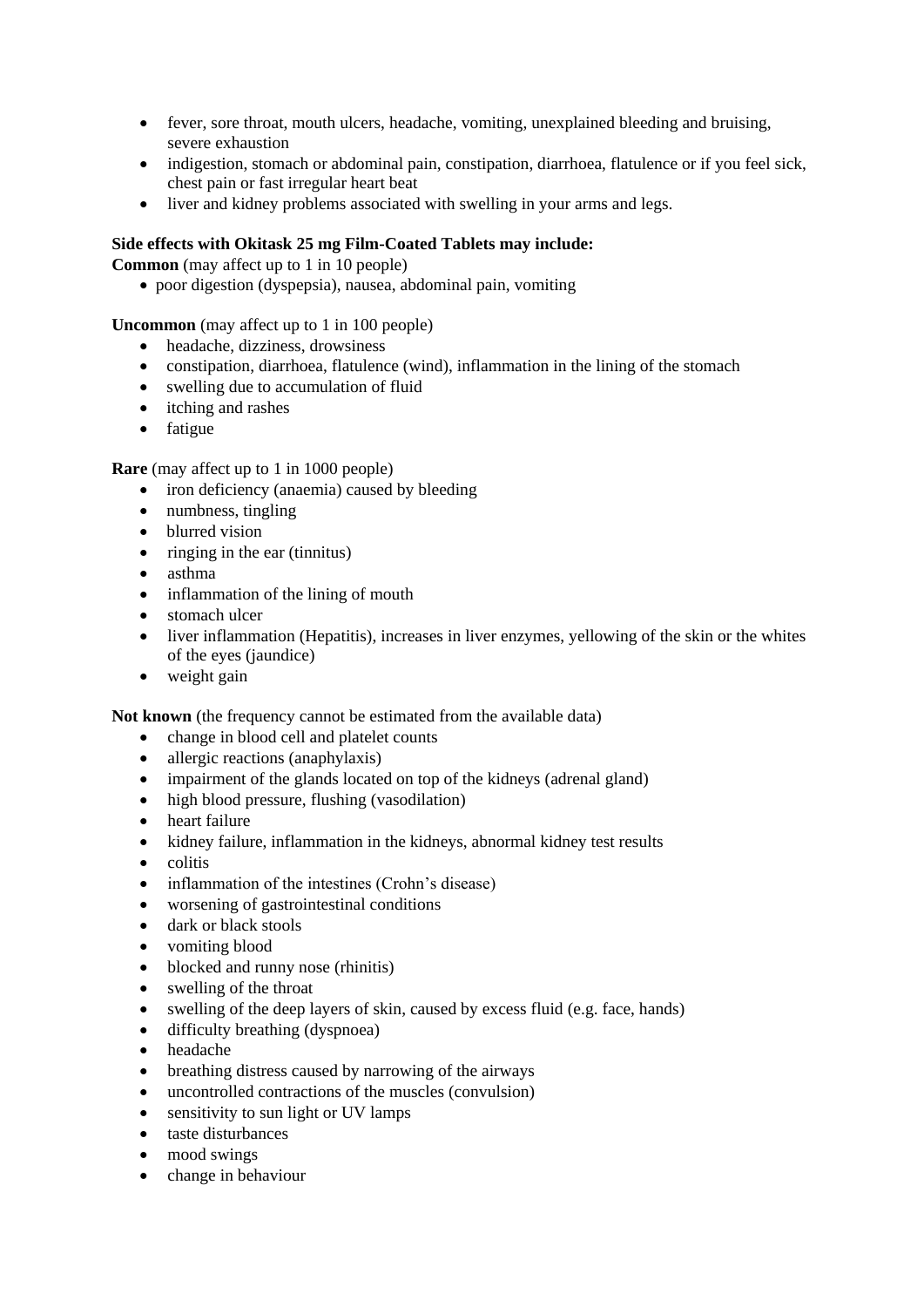- hair loss
- itchy rash
- bleeding of the stomach, symptoms can include severe stomach pain, chills, nausea, vomiting, heartburn
- bleeding of the intestines, symptoms can include bright red faeces, black tarry stools, vomiting blood or dark particles that look like coffee grounds

Following the instructions in this leaflet will reduce the risk of side effects.

# **Reporting of side effects**

If you get any side effects, talk to your doctor or pharmacist. This includes any possible side effects not listed in this leaflet. You can also report side effects directly via HPRA Pharmacovigilance, Earlsfort Terrace, IRL - Dublin 2, Tel: +353 1 6764971, Fax: +353 1 6762517, Website: www.hpra.ie, e-mail: medsafety@hpra.ie. By reporting side effects, you can help provide more information on the safety of this medicine.

# **5. How to store Okitask 25 mg Film-Coated Tablets**

Keep this medicine out of the sight and reach of children.

Store in the original packaging in order to protect against light and moisture.

Do not use this medicine after the expiry date which is stated on the carton (EXP). The expiry date refers to the last day of that month.

Do not throw away any medicines via wastewater or household waste. Ask your pharmacist how to throw away medicines you no longer use. These measures will help protect the environment.

# **6. Contents of the pack and other information**

#### **What Okitask 25 mg Film-Coated Tablets contains**

- The active substance is ketoprofen. Each tablet contains 25 mg ketoprofen (as lysine salt).
- The other ingredients are: mannitol (E421), crospovidone, sodium laurilsulfate, silica colloidal anhydrous, sodium stearyl fumarate, polyvinyl alcohol (E1203), macrogol, titanium dioxide (E171), talc (E553B), brilliant blue (E133), quinoline yellow (E104).

#### **What Okitask 25 mg Film-Coated Tablets looks like and contents of the pack**

Okitask 25 mg Film-Coated Tablets are film-coated blue tablets, with a non-functional score line on one side. The tablets are supplied in blister packs of 8, 10, 15, 16 or 20 tablets. Not all pack sizes may be marketed.

# **Marketing Authorisation Holder**

Dompé Farmaceutici S.p.A. Via San Martino 12 20122, Milan Italy

**Manufacturer** Abiogen Pharma S.p.A. Via Meucci, 36 56121 Ospedaletto